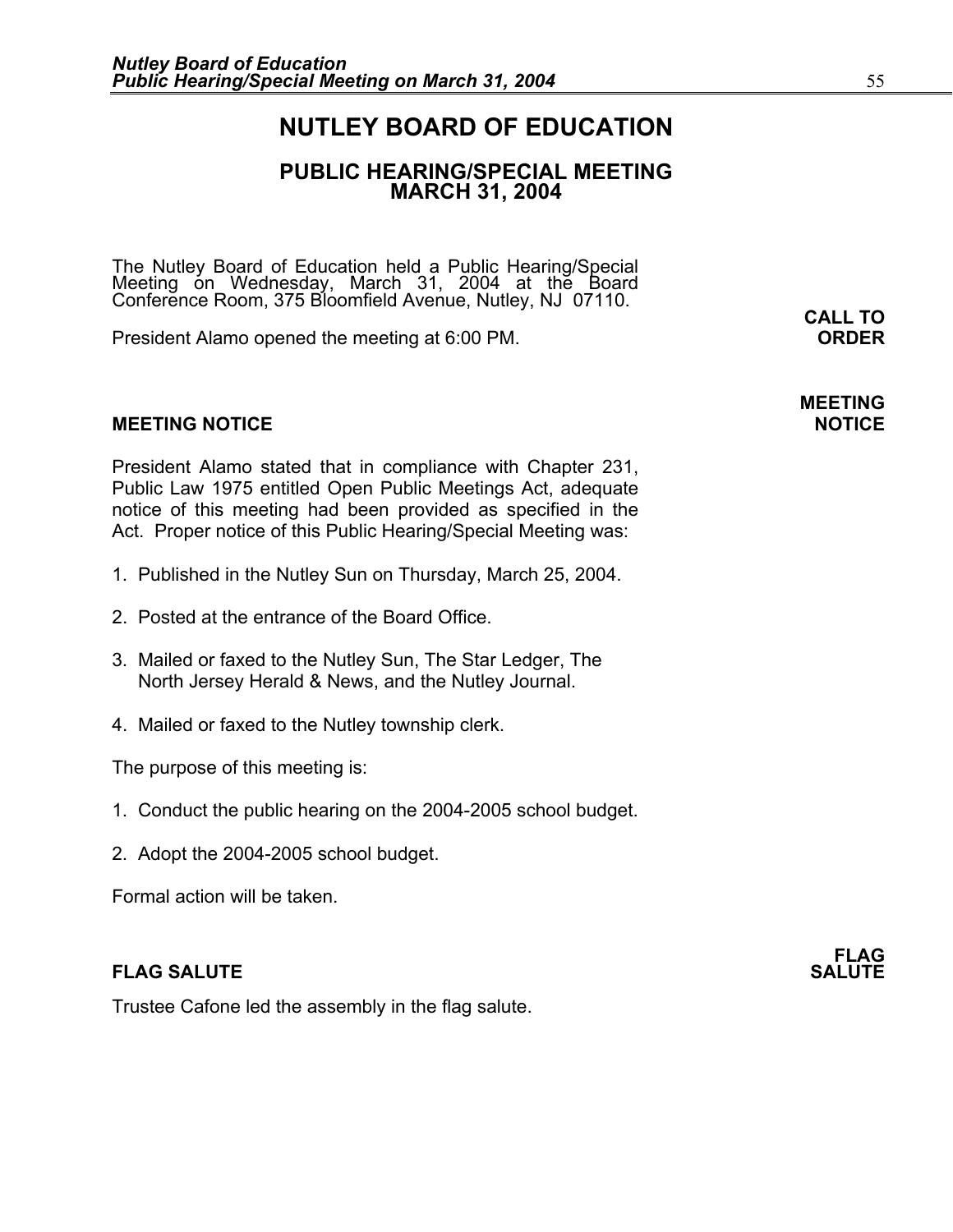#### **ROLL CALL**

| Present:      | Mr.John Cafone<br>Mr. Gerard Del Tufo<br>Mr. Sal Olivo<br>Dr. Gerard M. Parisi<br>Mr. Alfred R. Restaino, Jr.<br>Mr. James Viola<br>Mrs. Maria Alamo             |
|---------------|------------------------------------------------------------------------------------------------------------------------------------------------------------------|
| Absent:       | Dr. Philip T. Casale (arrived 6:10 PM)<br>Mr. Alan Genitempo (arrived 6:05 PM)                                                                                   |
| Also Present: | Dr. Kathleen C. Serafino, Superintendent of Schools<br>Mr. James Mallen, Business Administrator/Board Secretary<br>Dr. James Vivinetto, Assistant Superintendent |
| Also Absent:  | Miss Meghan Ashley, Student Representative                                                                                                                       |

## **PUBLIC HEARING ON BUDGET HEARING**

Trustee Genitempo arrived.

President Alamo thanked the Budget Committee and administrators for their diligence in establishing the proposed 2004-05 School District Budget. She then introduced Board Secretary James Mallen who gave a presentation, overview and summary of the proposed 2004-05 budget.

Trustee Casale arrived.

After Mr. Mallen gave a detailed budget presentation, he thanked all those involved with preparing these detailed and comprehensive documents.

Superintendent Serafino spoke about the 2004-05 School District Budget being fiscally responsible while adding several positions and AP courses.

Trustee Restaino, Budget Chairman, thanked the Budget Committee, Business Department and the administrators involved for their dedication to producing a fiscally responsible budget.

A discussion ensued among the Trustees regarding the budget.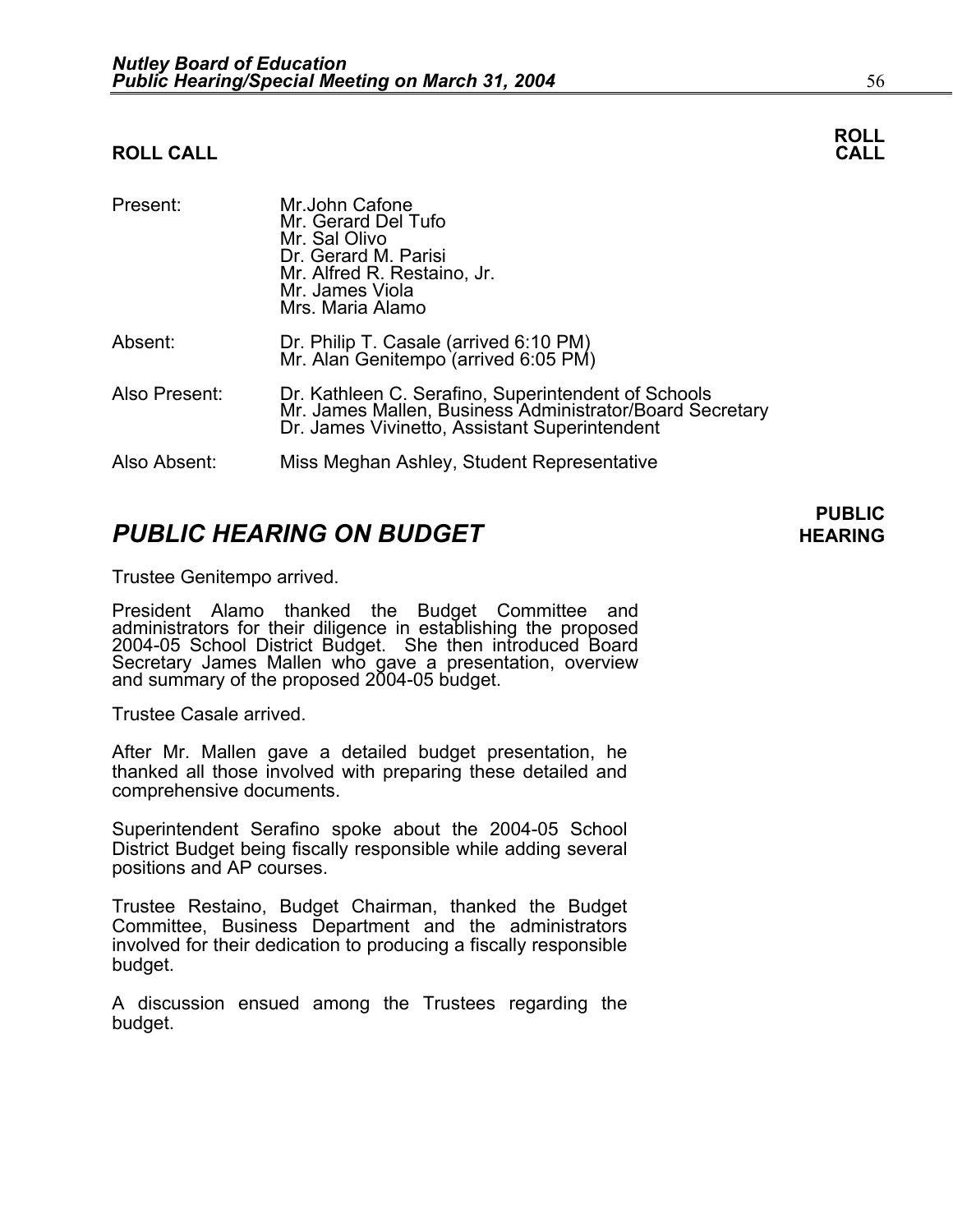#### **HEARING OF CITIZENS (Budget Only)**

At this time, President Alamo opened this meeting to members of the attending public for comments and/or concerns on the budget.

Resident Ken Reilly asked a question regarding the 2004-05 School District Budget and Board Secretary Mallen responded.

Hearing no further comments, President Alamo closed this portion of the meeting.

#### **ADOPTION OF 2004-2005 BUDGET 2004-2005**

Trustee Restaino moved, and Trustee Casale seconded, that the Board approve the following resolution:

WHEREAS, the Board of Education of the Township of Nutley approved a tentative budget for the 2004-2005 school year on March 8, 2004 , and

WHEREAS, said tentative budget was properly advertised on March 25, 2004 , and

WHEREAS, the Public Hearing on the budget was conducted on March 31, 2004,

NOW, THEREFORE, BE IT RESOLVED that the Board of Education hereby approves the official budget for the 2004- 2005 school year in the following amounts:

| <b>General Fund</b>         | \$43,535,803 |
|-----------------------------|--------------|
| <b>Special Revenue Fund</b> | 772,100      |
| Debt Service Fund           | 319,560      |
|                             |              |

Total Budget \$ 44,627,463

Of which the following amount shall be raised by local tax levy:

| <b>General Fund Tax Levy</b> | \$ 36,914,550 |
|------------------------------|---------------|
| Debt Service Fund            | 306,459       |
| Total                        | \$37,221,009  |

**HEARING OF**

and,